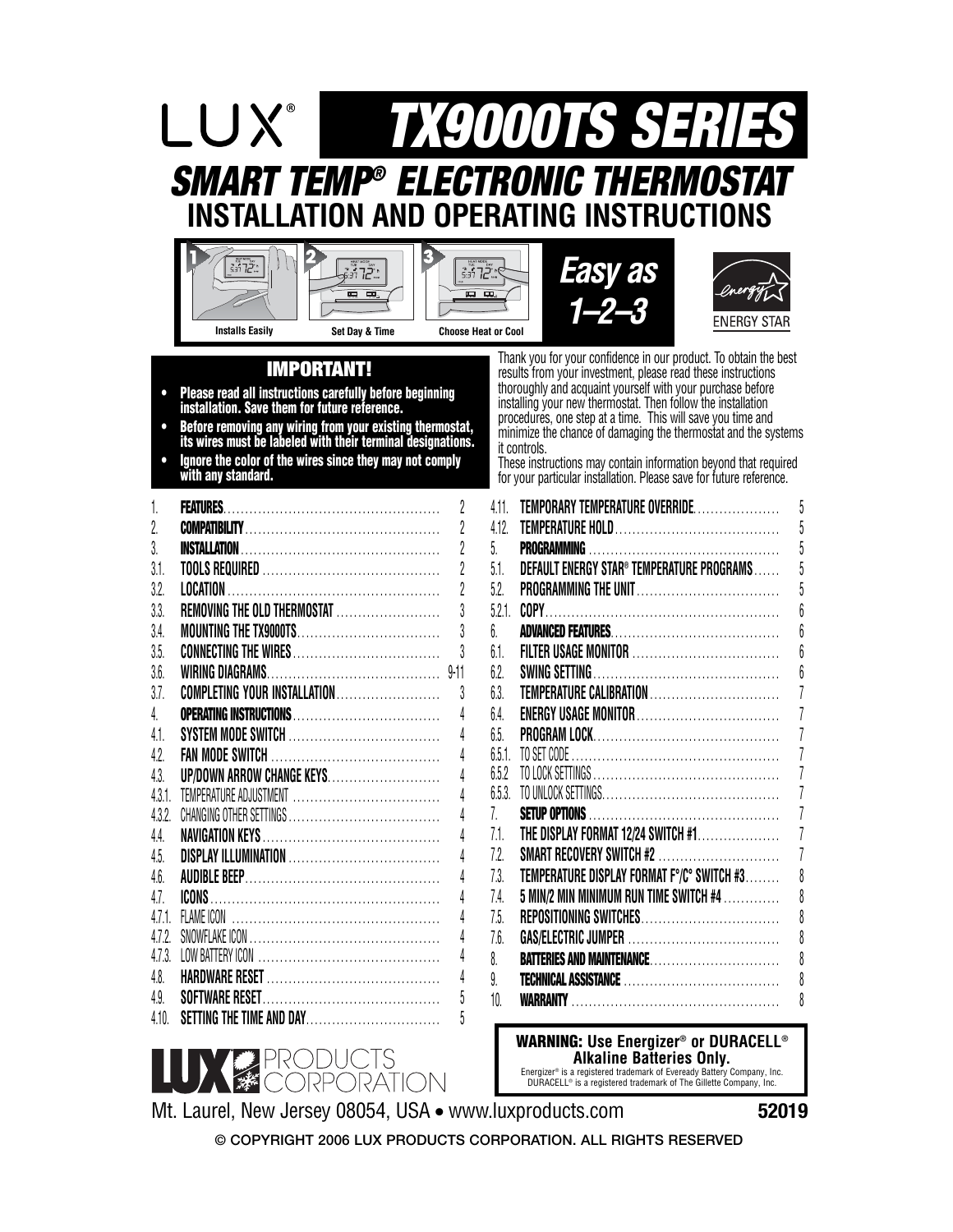

### **1. FEATURES**

- Extra Large Hybrid Touch Screen Display
- Audible Touch Confirmation
- EL Display Illumination
- Elegant Design
- 7 Day Programming
- Energy Star<sup>®</sup> Compliant
- 4 Periods Per Day
- Battery Free Memory For All Programs And **Settings**
- Temporary Temperature Override
- Temperature Hold
- Keyboard Lockout
- F/C Temperature Display
- 12/24 Hr Clock Display
- Adjustable Temperature Differential / Cycle Rate
- Temperature Calibration
- 5/2 minute selectable minimum Run/Off time
- provides short cycle and compressor protection **CAUTION:**

**• The TX9000TS is protected against normal static electric discharges. However, in extremely dry weather you should touch a grounded metal object before the TX9000TS to minimize the risk of causing damage to the unit.**

**• Your thermostat is a precision instrument. Please handle it with care.**

# **2. COMPATIBILITY**

The TX9000TS can be used with most 24 volt gas, oil or electric heating and air conditioning systems, single stage heat pumps or gas millivolt heating systems. It cannot be used with 3 wire zone valves, 120V systems, or multistage systems.

Ask your dealer for other LUX thermostats to control those systems.

# **3. INSTALLATION**

#### **Please read all instructions carefully before beginning installation.**

#### **WARNING:**

**• Your thermostat is a precision instrument. Please handle it with care.**

**• All wiring must conform to local codes and ordinances.**

**• Turn off electricity to the appliance before installing or servicing thermostat or any part of the system. Do not turn electricity back on until work is completed.**

**• This thermostat is designed for use with 24 volt and millivolt systems. The thermostat should be limited to a maximum of 1.5 amps; higher amperage may cause damage to the thermostat.**

**• Do not short (jumper) across electric terminals at control on furnace or air conditioner to test the system. This will damage the thermostat and void your warranty.**

# **3.1. TOOLS REQUIRED**

- #1 Phillips screwdriver (small)
- $\bullet$  Drill with 3/16-in. (4.8mm) bit
- Wire stripper/cutter

# **3.2. LOCATION**

On replacement installations, mount the new thermostat in place of the old one unless the conditions listed below suggest otherwise. On new installations, follow the guidelines listed below.

• Locate the thermostat on an inside wall, about 5 ft. (1.5m) above the floor, in a room that is used often.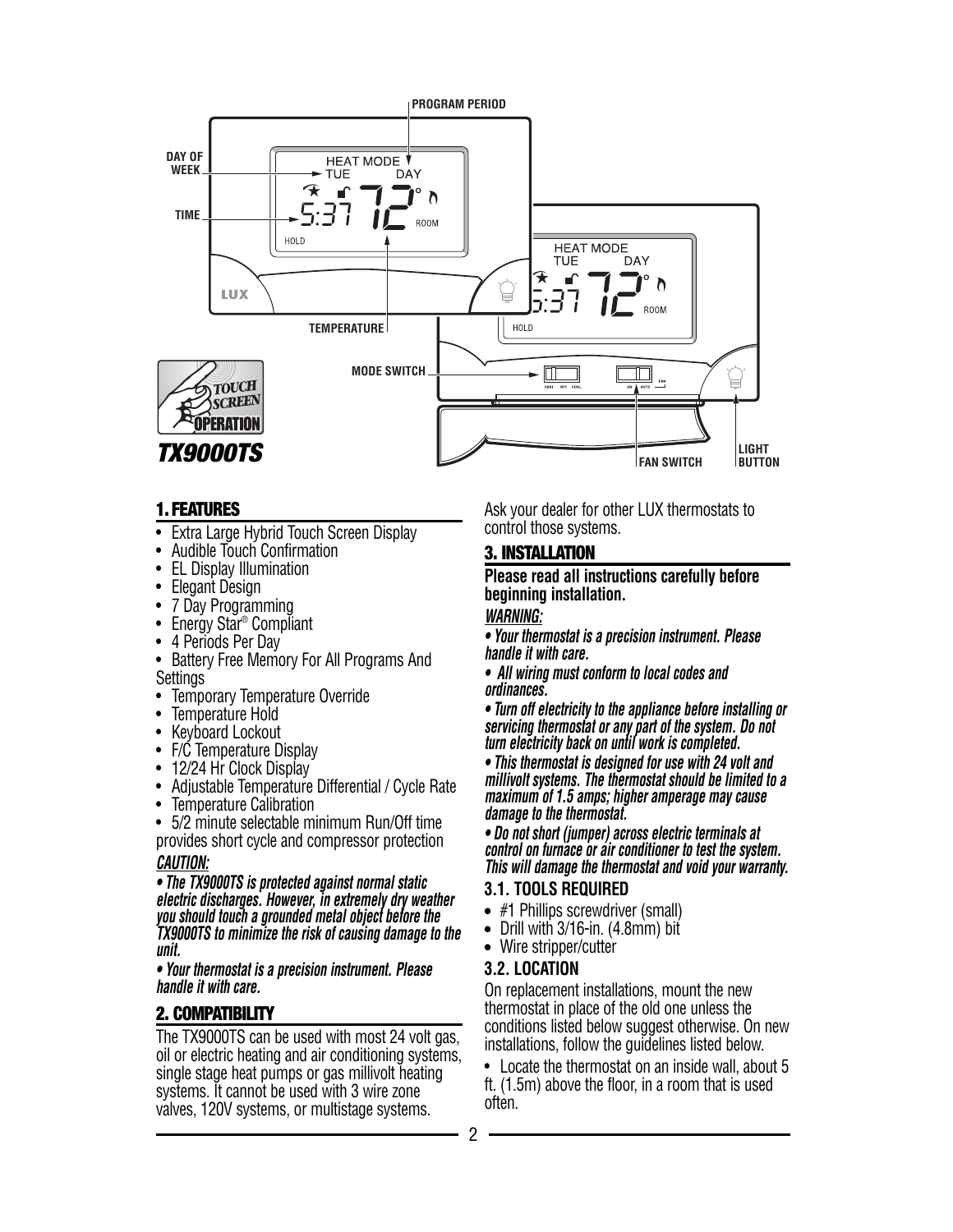• Do not install it where there are unusual heating conditions, such as: in direct sunlight; near a lamp, radio, television, radiator, register, or fireplace; near hot water pipes in a wall; near a stove on the other side of a wall.

• Do not locate in unusual cooling conditions, such as: on a wall separating an unheated room; or in a draft from a stairwell, door, or window.

• Do not locate in a damp area. This can lead to corrosion that will shorten thermostat life.

• Do not locate where air circulation is poor, such as: in a corner or an alcove; or behind an open door.

• Do not install the unit until all construction work and painting has been completed.

### **CAUTION:**

**• Read instructions carefully before removing any wiring from existing thermostat.**

**• Wires must be labeled before they are removed.**

**• Do not allow wires to touch each other or parts on thermostat.**

**• When removing wires from their terminals, ignore the color of the wires since they may not comply with any standard.**

# **3.3. REMOVING THE OLD THERMOSTAT**

1. Switch electricity to the furnace and air conditioner OFF; then proceed with the following steps.

2. Remove cover from old thermostat. Most are snap-on types and simply pull off. Some have locking screws on the side; these must be loosened.

3. Note the letters printed near the terminals. Attach labels (enclosed) to each wire for identification. Remove and label wires one at a time. Make sure the wires do not fall back inside the wall.

4. Loosen all screws on the old thermostat and remove it from the wall.

#### **3.4. MOUNTING THE TX9000TS**

5. Strip insulation leaving 3/8 in. (9.5mm) bare wire ends and clean off any corrosion.

6. Fill wall opening with non-combustible insulation to prevent drafts from affecting the thermostat.

#### **CAUTION:**

**Be careful not to drop the body or disturb electronic parts. Leave the cover closed while the body is being removed from the base.**

7. Press up on the thumb latch at the bottom of thermostat and separate the body from its base.



8. Hold the base against the wall. Route the wires through the hole below the terminal block. Position the base for best appearance (to hide any marks from an old thermostat). Attach the base to the wall with the two screws provided.

### **NOTE:**

**If you are mounting the base to a soft material like plasterboard or if you are using the old mounting holes,**

**the screws may not hold. Drill a 3/16-in. (4.8mm) hole at each screw location, and insert the plastic anchors provided. Then mount the base as described below.**

# **3.5. CONNECTING THE WIRES**

9. Loosen wire clamp screws just enough to slide wire under the black top part of the clamp.



10. Using your label, and diagrams below determine

appropriate wiring for you system.

11. If you are unsure or need assistance, call the LUX Technical Assistance Dept. (see technical assistance.)

12. Slide proper wire between the brass back and black top clamp.

13. Tighten each screw securely.

#### **3.6. WIRING DIAGRAMS**

See Pages 9-11 for diagrams.

#### **3.7. COMPLETING YOUR INSTALLATION**

14. Install two(2) Energizer or DURACELL "AA" size alkaline batteries at this time. **For instructions, see "BATTERIES &**

# **MAINTENANCE".**

#### 15. Initially, your thermostat will display "SUN 12:00 AM". **To correct the display, refer to "Setting the DAY and TIME" in the "OPERATING INSTRUCTIONS" section of this manual.**

16. Install your TX9000TS on its base. To do this hang the top of the unit by the tabs on the base, then snap the bottom of the unit into place. Do not use unnecessary force. If the body does not snap into place easily, remove the body, re-hang it from the tabs and try again.

17. Turn the power back on to your heating and/or air conditioning system.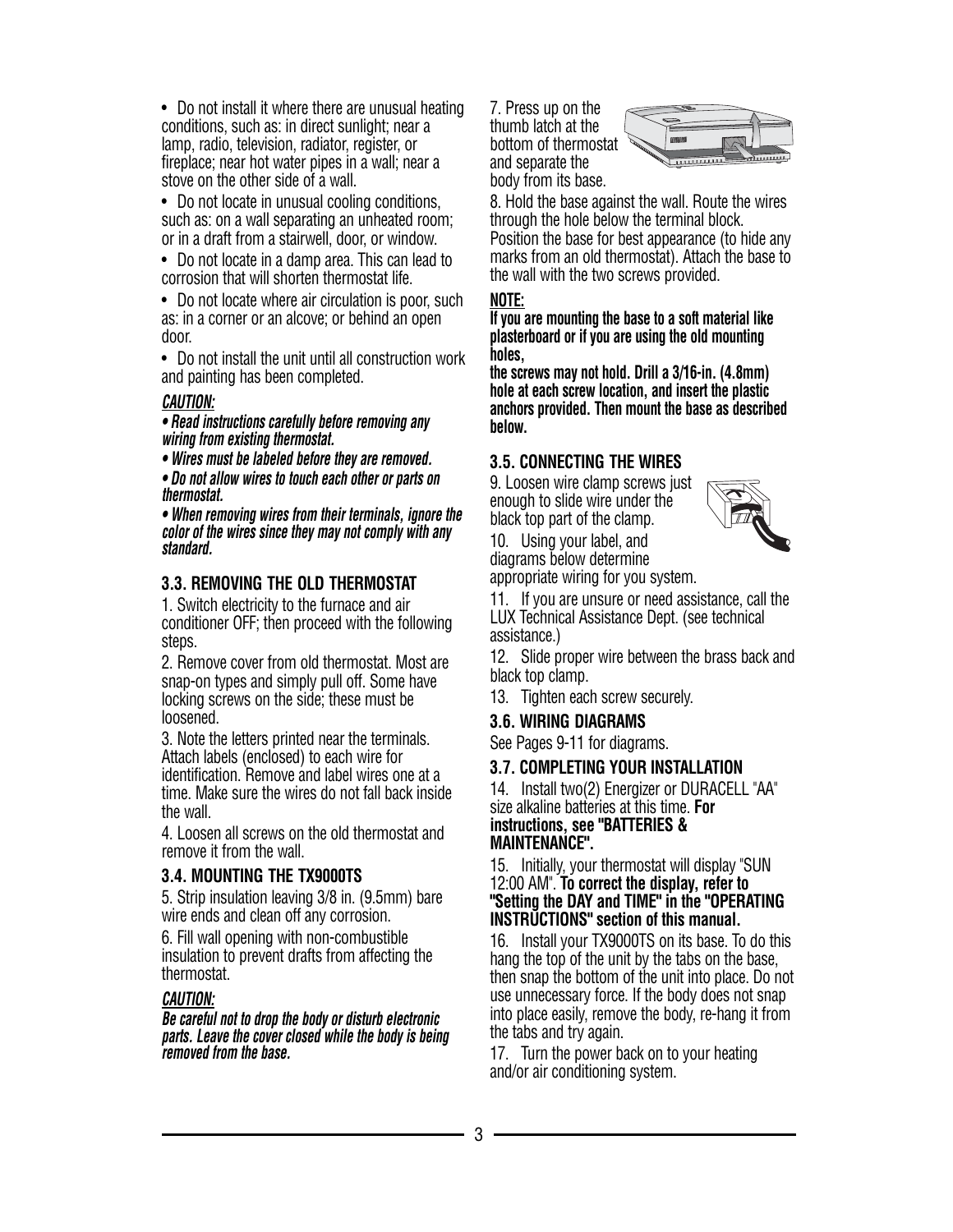18. Verify that the system and its fan are operating properly. When set to a high temperature, the heating system should provide warm air after a short time. Likewise a cooling system should provide cool air after a short time. Usually sound from the furnace and air conditioning units can be heard while they are running. The rush of moving air should be heard within a short time after either has been started.

#### **NOTE:**

**If you have an electric heat system and the blower does not operate after installation, see figure in Section 7 to find the electric/gas heat jumper on the back of the body. Move the jumper to the ELEC position.**

19. Your installation is now complete.

# **4. OPERATING INSTRUCTIONS**

The TX9000TS displays the current time and the room temperature. It also displays the day of the week and the current program period, MORN, DAY, EVE, or NITE. Temperature is indicated near the center of the display, and time is indicated on the left. Setting and program changes can be made with the thermostat body on the wall, or removed from its base plate.

# **4.1. SYSTEM MODE SWITCH**

The SYSTEM MODE SWITCH has three positions HEAT, OFF and COOL. Each sets the corresponding operating mode. In the winter, set the system switch to HEAT to control your heating system. In the summer, set the switch to COOL to control your air conditioner. In spring and fall or when the windows are open, you can set the switch to OFF. When thermostat is in the OFF position, neither HEAT or COOL programs will run.

# **4.2. FAN MODE SWITCH**

The fan switch has two positions; AUTO will only run your system's fan as required for heating and cooling. ON runs your system's fan continuously.

# **4.3. UP/DOWN CHANGE ARROW KEYS**

While operating the TX9000TS there will often be two arrow keys visible (just to the right of the temperature) one pointing up and the other pointing down. They are used to adjust temperatures and change other settings.

# **4.3.1. TEMPERATURE ADJUSTMENT**

Touch the displayed temperature once then touch the UP/DOWN arrow key; it adjusts the flashing set temperature by one degree in the associated direction. Holding the key will automatically advance the setting in the associated direction. **For simple operation see HOLD.**

# **4.3.2. CHANGING OTHER SETTINGS**

If there are many choices for a value, usually that setting will automatically advance by holding one of the arrow keys. Some settings though, must be changed one touch at a time.

# **4.4. NAVIGATION KEYS**

**MENU**: Touch this key to begin viewing available menus.

**SCROLL:** Use this key to see the available menu choices.

**YES**: Touch this key to enter a menu. When present on a menu, touching this key accepts any setting changes you have made.

# **NOTE:**

**Neglecting to accept changes by touching this key when present, will leave the unit at its previous setting.**

**EXIT:** Touch this key to return to the main operating screen.

# **4.5. DISPLAY ILLUMINATION**

Press the light bulb button at the lower right corner of the body to illuminate the display. It will remain illuminated for 15 seconds. Touching a field in the screen extends illumination time.

# **4.6. AUDIBLE BEEP**

The TX9000TS will emit an audible beep to acknowledge that a field in the screen has been touched.

# **4.7. ICONS**

# **4.7.1 FLAME ICON**



In HEAT mode a FLAME icon will be visible to the right of the current room temperature. While heating is active, the FLAME will flash.

# **4.7.2. SNOWFLAKE ICON**



In COOL mode a SNOWFLAKE icon will be visible to the right of the current room temperature. While cooling is active, the SNOWFLAKE will flash.

# **4.7.3 LOW BATTERY ICON**



When the Low Battery level has been reached, the battery icon will appear. It will disappear only when fresh batteries have been installed.

# **4.8. HARDWARE RESET**

This button will unlock the touchscreen and read option switch positions before the unit resumes normal operation. Programs and other settings will be maintained. See jumper and switch positions figure on Page 12.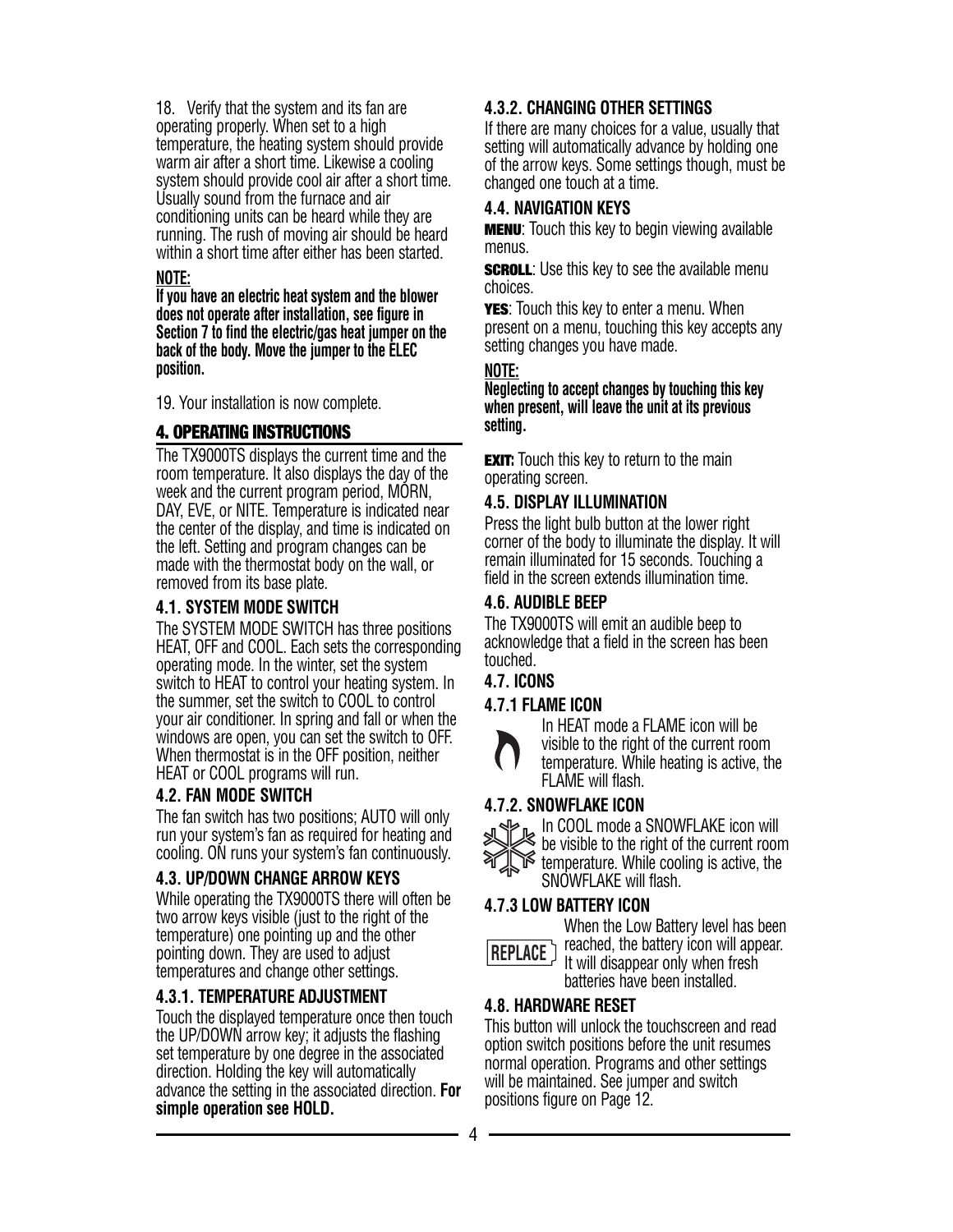# **4.9. SOFTWARE RESET**

This reset is disabled while the touchscreen is locked. When activated it will reset all programmable values and settings including the lock code and clock, to their default values. Then option switch positions will be read before resuming normal operation. Record your settings and programs before pressing this button.

#### **NOTE:**

**• Take care not to inadvertently press the SOFTWARE RESET button while programming your unit.**

**• Performing a SOFTWARE RESET will reprogram all software settings to their default values.**

**• Copy your programs into the blank chart provided on page 12 before using SOFTWARE RESET to assist reprograming.**

### **4.10. SETTING THE DAY AND TIME**

SET DAY: Touch displayed DAY, advance with UP arrow.

Touch displayed DAY again to return to main screen.

SET TIME: Touch displayed time, set with UP or DOWN arrows. Touch displayed time again to return to main screen.

DAY and TIME may also be set from their menu as follows:

• Touch **MENU**. You should see Set Day/Time displayed.

- Touch **YES** and day of the week will flash.
- Touch **UP ARROW** to advance to set the day.

• Touch **YES** to accept displayed week day and advance to SET TIME. Or touch **NEXT** to advance to set current time without accepting changes. Time will be flashing.

• Touch **UP/DOWN ARROW** to set the current time of day.

• Touch **YES** to accept displayed time.

• Touch **EXIT** to return to the main screen, or touch **NEXT** to rotate back to SET THE DAY.

#### **4.11. TEMPORARY TEMPERATURE OVERRIDE**

Temporary temperature override allows you to change the current Set Temperature in Heat or Cool until the next program period without changing your temperature control programs.

• Touch displayed temperature; the screen will flash your SET TEMPERATURE. UP/DOWN arrows will become visible.

• Use UP/DOWN arrows to change the temperature setting while it is flashing. OVERRIDE will be indicated at the top of the display.

• OVERRIDE will be automatically canceled at the start of the next program period.

• OVERRIDE will be cancelled if the set temperature is adjusted to its programmed value or if the units mode is changed.

# **4.12. TEMPERATURE HOLD**

HOLD may be used for manual temperature control. It is the simplest means to set and maintain a fixed temperature in Heat or Cool, without concern for programming.

• Touching **HOLD** toggles the unit into or out of the hold mode with the current status indicated in the display. In HOLD adjust temperature as desired.

• Temperature settings will only change manually while HOLD is active. To clear hold, touch **HOLD** again.

# **5. PROGRAMMING**

The TX9000TS provides four independent programming periods per day. Heat and Cool are programmed separately. You can use the default programs or alter them to suit your schedule.

#### **5.1. DEFAULT ENERGY STAR® TEMPERATURE PROGRAMS**

To review the programs select Heat or Cool mode, touch **MENU** and then use **SCROLL** to see HEAT or COOL PROGRAM. Touch **YES** to enter HEAT or COOL PROGRAM. Use **NEXT** to step through each period and its set temperature. You can use the built-in programs as shown, or change them as you wish. Touch **EXIT** to return to the main display. Each day is divided into four periods. Each period has its own starting time and temperature.

The default programs are given in the following table:

| <b>PERIOD</b> | <b>HEAT MODE</b>                            | <b>COOL MODE</b>    |
|---------------|---------------------------------------------|---------------------|
| <b>MORN</b>   | 6:00 AM 70 $\degree$ F (21 $\degree$ C)     | 6:00 AM 78°F (26°C) |
| <b>DAY</b>    | 8:00 AM 62°F (17°C)                         | 8:00 AM 85°F (29°C) |
| <b>FVF</b>    | 6:00 PM 70 $\degree$ F (21 $\degree$ C)     | 6:00 PM 78°F (26°C) |
| <b>NITE</b>   | $10:00$ PM 62°F (17°C) 10:00 PM 82°F (28°C) |                     |

Pressing the **S. RESET** button restores these heating and cooling programs and all other default settings.

# **5.2. PROGRAMMING THE UNIT**

You can change any preset times and/or temperatures to suit your schedules for HEAT and COOL during each period of each day of the week. A blank programming chart is provided for you to record your temperature settings in that chart (See PAGE 12).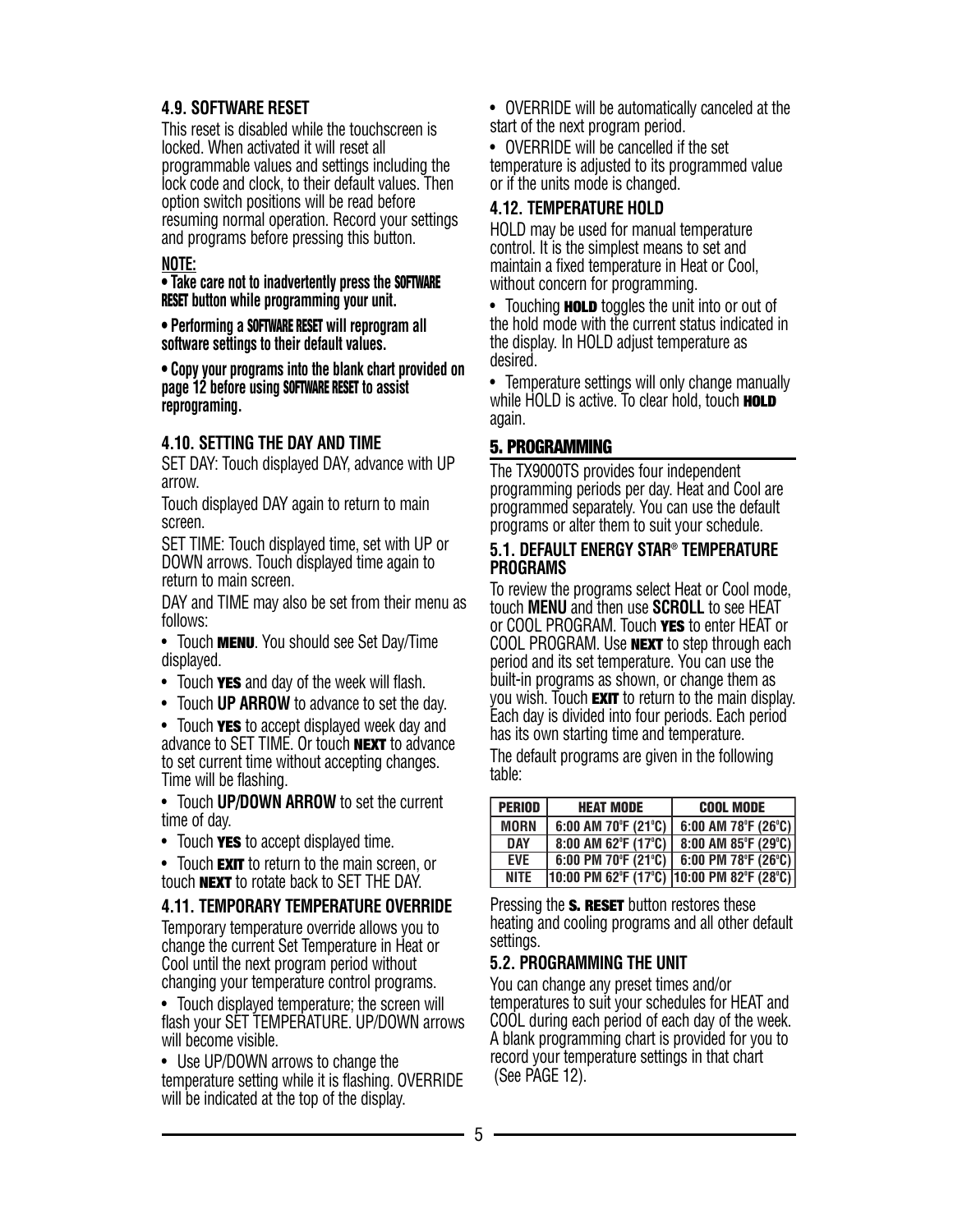• Set the mode switch to HEAT to program the unit for controlling your heater. Set the mode switch to COOL to program the unit for controlling your air conditioner.

• Touch **MENU**.

• Use **SCROLL** to advance to SET/REVIEW HEAT PROGRAMS or SET/REVIEW COOL PROGRAMS.

• Touch **YES** to begin scrolling through the HEAT or COOL settings.

• Use the **UP/DOWN ARROW** to change the flashing start time for MON MORN. One period ends at the start time of the next period. The beginning of a period may not be any closer to the beginning of the next period than one 15 minute increment.

• Touch **YES** to accept the displayed start time and advance to program its set temperature.

• Use **UP/DOWN ARROW** to change the flashing temperature setting for MON MORN.

• Touch **YES** to accept the displayed temperature and advance to Set MON DAY start time.

• Use the **UP/DOWN ARROW** to change the flashing start time for MON DAY.

• Touch **YES** to accept the displayed value and advance to program temperature.

• Use **UP/DOWN ARROW** to change the flashing temperature setting for MON DAY.

• Touch **YES** to accept the displayed temperature and advance to Set MON EVE start time.

• Use the **UP/DOWN ARROW** to change the flashing start time for MON EVE.

• Touch **YES** to accept the displayed value and advance to program temperature.

• Use **UP/DOWN ARROW** to change the flashing temperature setting for MON EVE.

• Touch **YES** to accept the displayed temperature and advance to Set MON NITE start time.

• Use the **UP/DOWN ARROW** to change the flashing start time for MON NITE.

• Touch **YES** to accept the displayed value and advance to program temperature.

• Use **UP/DOWN ARROW** to change the flashing temperature setting for MON NITE.

• Touch **YES** to accept the displayed temperature and advance to Set TUE MORN start time.

• Continue programming for each day of the week.

• Touch **EXIT** to return to main screen.

**TIP:** Pressing **Day**, **Time** or **Temperature** while programming will shift focus to that setting, allowing it to be edited in the order most

convenient for you.

#### **5.2.1. COPY**

COPY will copy the previous days programs into the current day and advance the thermostat to the beginning of next day.

#### **6. ADVANCED FEATURES**

#### **6.1. FILTER USAGE MONITOR**

The FILTER MONITOR is used to help determine when your filter should be changed. It counts the hours of HEAT and COOL since it was last reset When the monitor limit is reached the CHANGE FILTER indicator will become visible. The default value of 720hrs is normally used for a 90 day filter. Other values are given in the following table.

|    | <b>FILTER LIFE IN DAYS   SET COUNTER HOURS TO  </b> |
|----|-----------------------------------------------------|
| 30 | 240                                                 |
| 60 | 480                                                 |
| qN | 720                                                 |

To Reset Filter Counter And/Or Change The Counter Limit

- At the main menu touch **MENU**.
- SCROLL to FILTER USAGE.
- Touch **YES.** Filter Usage Count will appear.
- Touch **NEXT**. RESET will show.

• Touch **YES** to reset the counter and advance to the filter limit menu, or touch **NEXT** to advance to the filter monitor menu without resetting the counter. Limit Hours will be flashing.

• Use **UP/DOWN** arrows to change limit. Set the filter limit to "0" to disable the Filter Usage Monitor.

• Touch **YES** to accept new count value and return to the filter counter menu. If a new limit is set, the filter counter will be reset automatically.

• Touch **EXIT** to return to main menu.

# **6.2. SWING SETTING**

A thermostat works by turning your heating or cooling system on and off whenever the room temperature varies a certain number of degrees from the set-point temperature. This variation is the "swing." Your system should cycle on about 3 to 6 times per hour. A smaller swing number increases the number of cycles, so room temperature is more constant. A larger swing number decreases the number of cycles, saving energy in most cases. To change the SWING value from the main menu:

- Touch **MENU**.
- SCROLL to SWING VALUE.
- Touch **YES**. Adjust Swing Value will appear.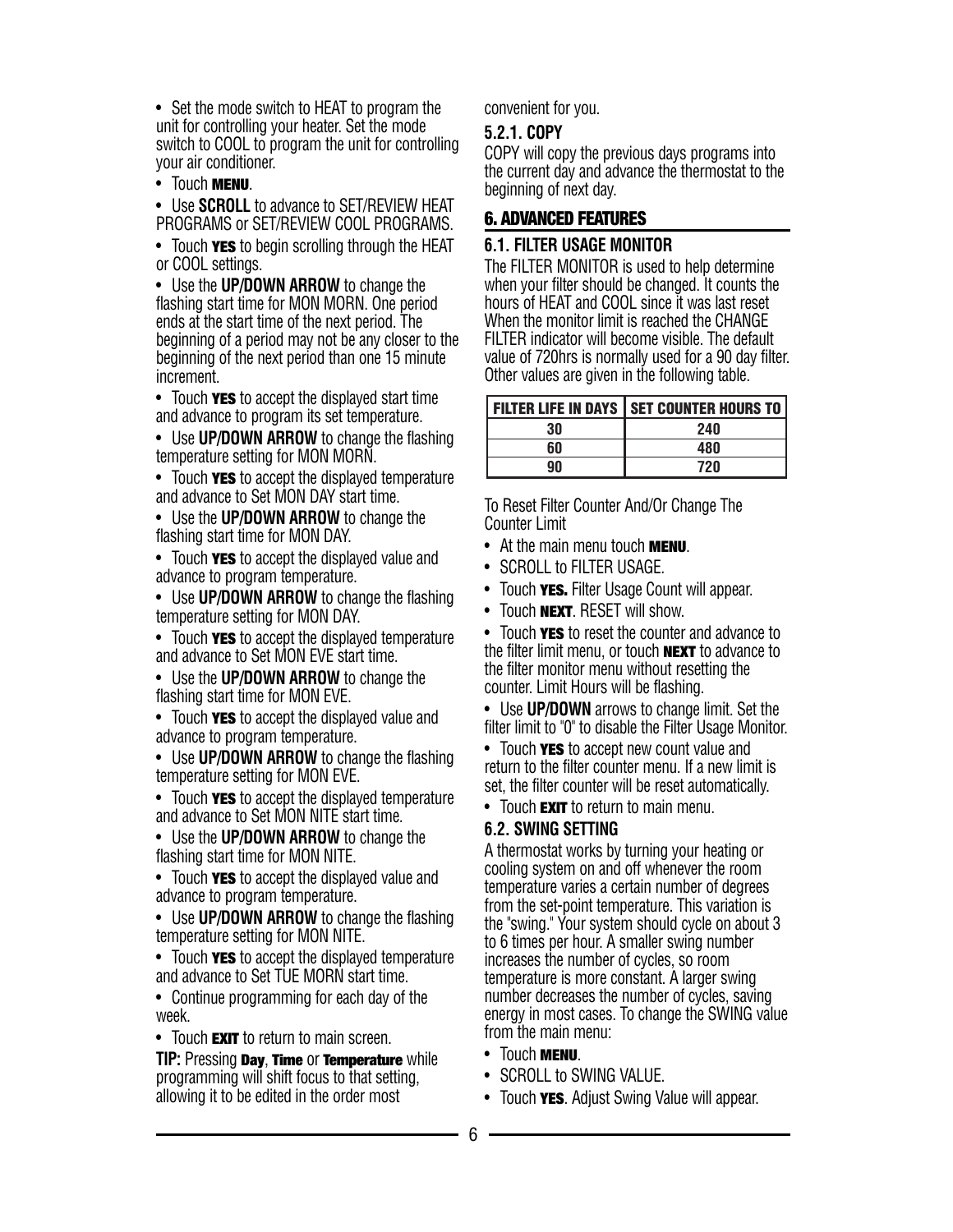- Use **UP/DOWN** arrows to adjust.
- Touch **EXIT** to return to main display.

# **6.3. TEMPERATURE CALIBRATION**

- From the main menu touch **MENU**.
- SCROLL to CAL TEMP.
- Touch **YES**. CAL TEMP will be visible and adjustment value will be flashing.
- Use **UP/DOWN** arrows to adjust offset value.
- Touch **EXIT** to return to the main screen.

# **6.4. ENERGY USAGE MONITOR**

A timer in the unit records your system's ON time for each mode of the current day, previous day, and cumulative total to let you see the effects of your temperature settings and weather conditions.

• Select HEAT to monitor heating energy usage or COOL to monitor cooling usage.

# **To view ENERGY/USAGE**

- From the main menu touch **MENU**.
- SCROLL to ENERGY USAGE.

• Touch **YES**. The current day's ENERGY USAGE will be displayed.

• Touch **NEXT** to view yesterday's energy use.

• Touch **NEXT** to advance to total ENERGY usage since the Monitor was last set to zero.

• Touch **NEXT** to display "000". Touching **NEXT** will toggle between the counter value and "000".

• Touch **YES** to accept the current display value as the counter value. Use "000" to effect a reset.

• Touch **EXIT** to return to the main screen.

# **6.5. PROGRAM LOCK**

The Program Lock allows the owners/operators to prevent unauthorized changes to the thermostat's settings. When the thermostat is locked, a three digit code is set (000 to 999). That code must be re-entered before locked settings can be changed without performing a hardware reset of the unit. The status of the lock is indicated by an open or closed padlock icon.

# **6.5.1. TO SET CODE**

- From the main menu touch **MENU**.
- SCROLL to SET KEYBOARD LOCK.

• Touch **YES**. ENTER OLD CODE and both open and closed padlock icons will be displayed. The default code is "000".

• Hold **UP/DOWN** arrows to count to code number.

• Touch **YES**. ENTER NEW CODE will appear.

• Hold **UP/DOWN** arrows to count to code number (Record Code Number).

- Touch **YES** to accept new code; ENTER OLD CODE will be visible.
- Touch **EXIT** to return to main display.

# **6.5.2. TO LOCK SETTINGS**

• Touch **OPEN LOCK SYMBOL** on display LOCK KEY? will appear.

• Touch **YES**. The display will now show a CLOSED PADLOCK.

# **6.5.3. TO UNLOCK SETTINGS**

• Touch the **CLOSED PADLOCK**. UNLOCK KEY? is displayed.

• Touch **YES**. ENTER LOCK CODE will be displayed.

• Hold **UP/DOWN** arrows to count to code number.

• Touch **YES** to enter code. The OPEN LOCK symbol will now be displayed in the display.

If you forget your code and the touch screen is locked, perform a Hardware Reset to unlock it. With the touch screen unlocked, you may perform a Software Reset to reset the code to "000". **See "Hardware Reset" and "Software Reset"**.

# **7. SETUP OPTIONS**

There are Installation Option switches located inside the thermostat on the rear of its circuit board. They control the following:

# **7.1. TIME DISPLAY FORMAT 12/24 SWITCH #1**

The position of this switch controls whether the time is displayed in 12 hour or 24 hour Military Time format.

# **7.2. SMART RECOVERY SWITCH #2**

Smart Recovery allows your HVAC system to attempt to recover from a setback period and reach your desired comfort temperature set point by the beginning of your programmed comfort period. This option allows you to choose whether to use Smart Recovery.

When enabled, Smart Recovery will initiate if:

• Recovery is from an evening setback to morning comfort or day setback to evening comfort period.

• In Heat mode the temperature set point of the comfort period must be higher than the setback period.

• In Cool mode the temperature set point of the comfort period must be lower than the setback period.

• The estimated Smart Recovery time must be longer than 15 minutes for a Smart recovery to be initiated.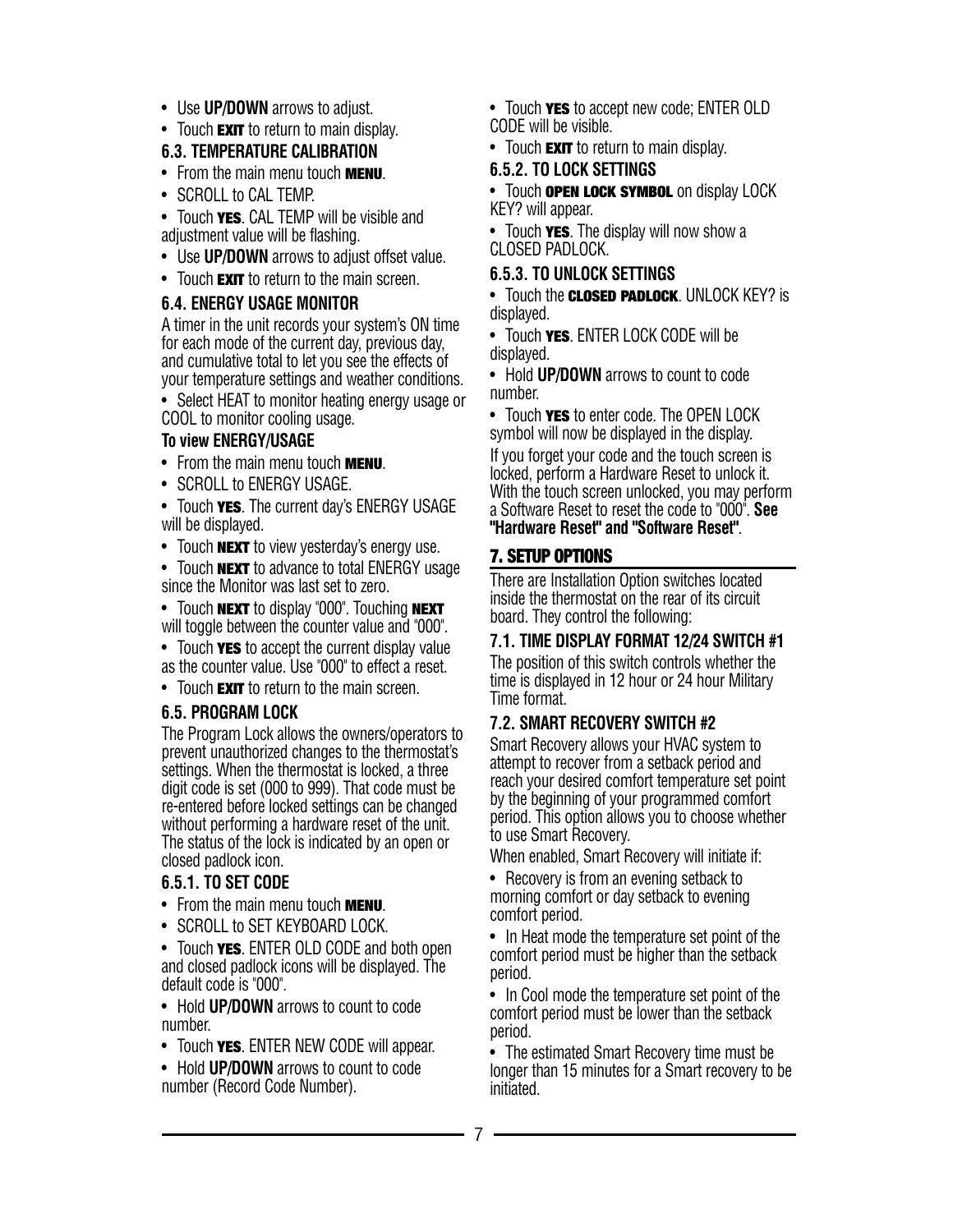• Maximum Smart Recovery time is one hour.

• The Smart Recovery temperature set point must be achievable. If a desired smart recovery is repeatedly ignored by your thermostat. That is an indicator that you should modify your program so that the recovery can be achieved within the 1 hour limit.

• A Smart Recovery may not be initiated for 48 hours after the units programs have been changed. This allows the unit to gather the data necessary to predict a Smart Recovery time.

#### **7.3. TEMPERATURE DISPLAY FORMAT ˚F/˚C SWITCH #3**

The position of this switch controls whether the temperature is displayed in degrees ˚F or ˚C.

### **7.4. 5 MIN / 2 MIN MINIMUM RUN TIME SWITCH #4**

The position of this switch controls minimum length of time the thermostat must remain with Heat or Cool either ON or OFF before it will automatically switch to the alternate ON or OFF state. This feature prevents short cycling and provides compressor protection for cooling units. Choices are 2 or 5 minutes.

# **7.5. REPOSITIONING SWITCHES**

Use this table to determine the positions which correspond to the operation you prefer.

|    | $ON$ $\boxed{=}$   12hr   SR=OFF   F   5min |  |
|----|---------------------------------------------|--|
|    | $\equiv$ 24hr SR=0N C 2min                  |  |
| U4 |                                             |  |

**This table is printed on the circuit board.** To change a switch position move switch down or up. After settings have been changed with batteries installed, press the Hardware Reset (H.W. Reset) button on the rear of the unit's circuit board for changes to take effect. See jumper and switch positions figure on Page 12.

# **7.6. GAS/ELECTRIC JUMPER**

In HEAT mode, the position of this jumper controls when the thermostat requests the system fan to run. In Gas mode the fan is normally controlled by the heating system itself. In Electric mode, the fan is controlled by the thermostat. See jumper and switch positions figure on Page 12.

# **8. BATTERIES AND MAINTENANCE**

The TX9000TS requires batteries to operate your heating/cooling system. Replace the batteries when the battery **REPLACE** indicator appears in the display or **at least once a year**.

1. To access your units batteries remove the unit

from the wall by pressing up on the thumb latch at the bottom of thermostat and swinging the body up and away to remove it from the wall.

2. Remove the used batteries. See battery location and polarity in figure on Page 12.

#### 3. **Install two new Energizer® or DURACELL® "AA" size alkaline batteries in the battery compartment. Observe the polarity marking shown in the compartment.**

4. Hang the top of the unit by the tabs at the top corners of the base, then snap the bottom of the unit into place. Do not use unnecessary force. If the body does not snap into place easily, remove the body, re-hang it from the tabs and try again.

# **9. TECHNICAL ASSISTANCE**

If you have any problems installing or using this thermostat, please carefully and thoroughly review the instruction manual. If you require assistance, please contact our Technical Assistance Department at 856-234-8803 during regular business hours between 8:00AM and 4:30PM Eastern Standard Time, Monday through Friday. You can also receive technical assistance online anytime day or night at

http://www.luxproducts.com. Our web site offers you answers to the most common technical questions, and also permits you to email your questions to our technical support staff at your convenience.

# **10. WARRANTY**

Limited Warranty: If this unit fails because of defects in materials or workmanship within three years of date of original purchase, LUX will, at its option, repair or replace it. This warranty does not cover damage by accident, misuse, or failure to follow installation instructions. Implied warranties are limited in duration to three years from date of original purchase. Some states do not allow limitations on how long an implied warranty lasts, so the above limitation may not apply to you. Please return malfunctioning or defective units to the participating retailer from which purchase was made, along with proof of purchase. Please refer to **"Technical ASSISTANCE"** before returning thermostat. Purchaser assumes all risks and liability for incidental and consequential damage resulting from installation and use of this unit. Some states do not allow the exclusion of incidental or consequential damages, so the above exclusion may not apply to you. This warranty gives you specific legal rights and you may also have other rights which vary from state to state. Applicable in the U.S.A. only.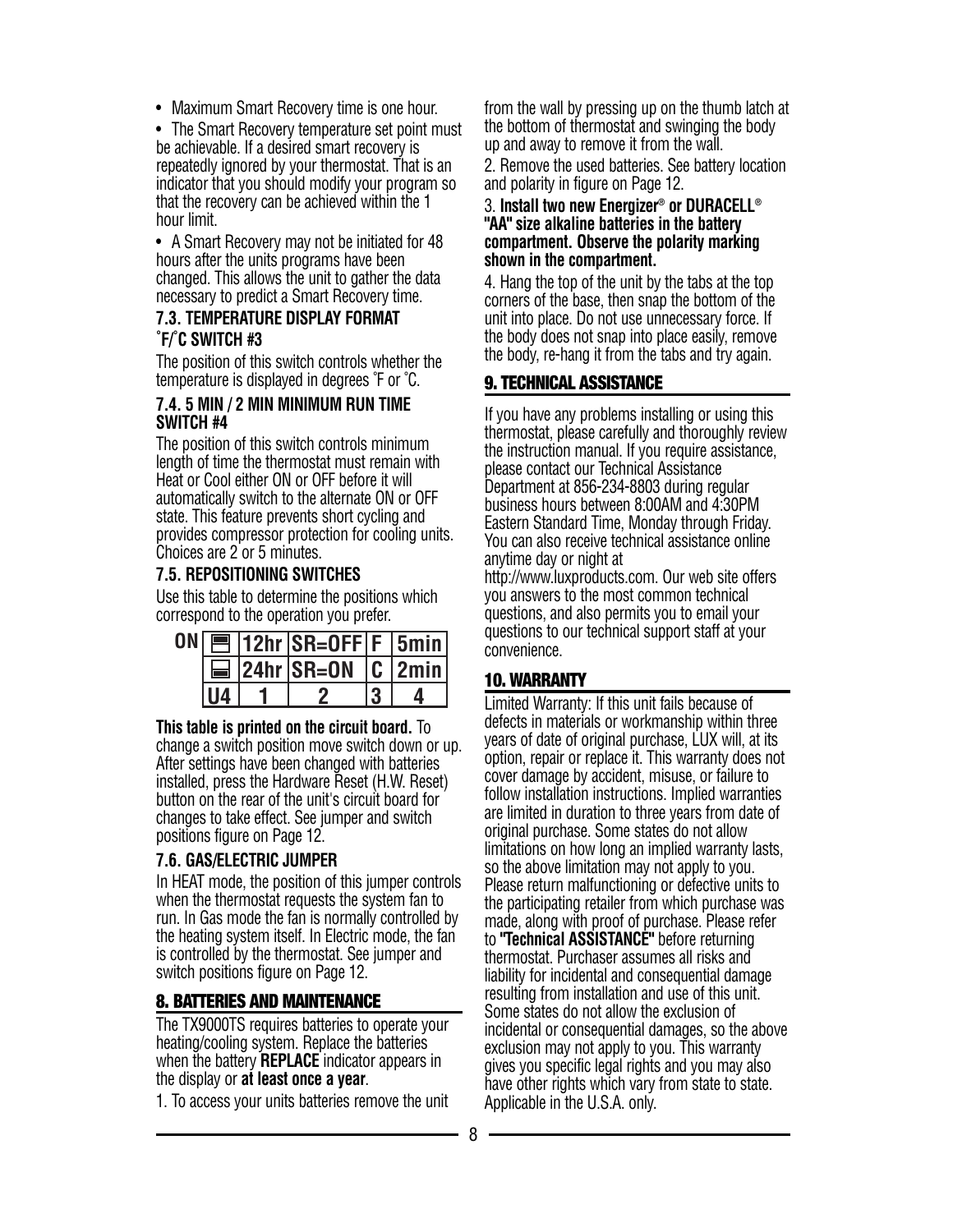

# **WIRING DIAGRAM NOTES (APPLIES TO ALL DRAWINGS)**

- \* The DASHED lines are optional depending upon your system type.
- \* Verify whether "C", "X" or "B" wires are connected to system common.
- \* If "B" and "O" are both present, it is likely that "B" is a system common.
- \* If a "B" wire in your system is a common, then connecting it to the "B" terminal may cause damage to your system.
- \* If "Y" and "C" are both present, it is likely that "C" is a system common.
- \* Use an optional common wire to allow the system to power your thermostat.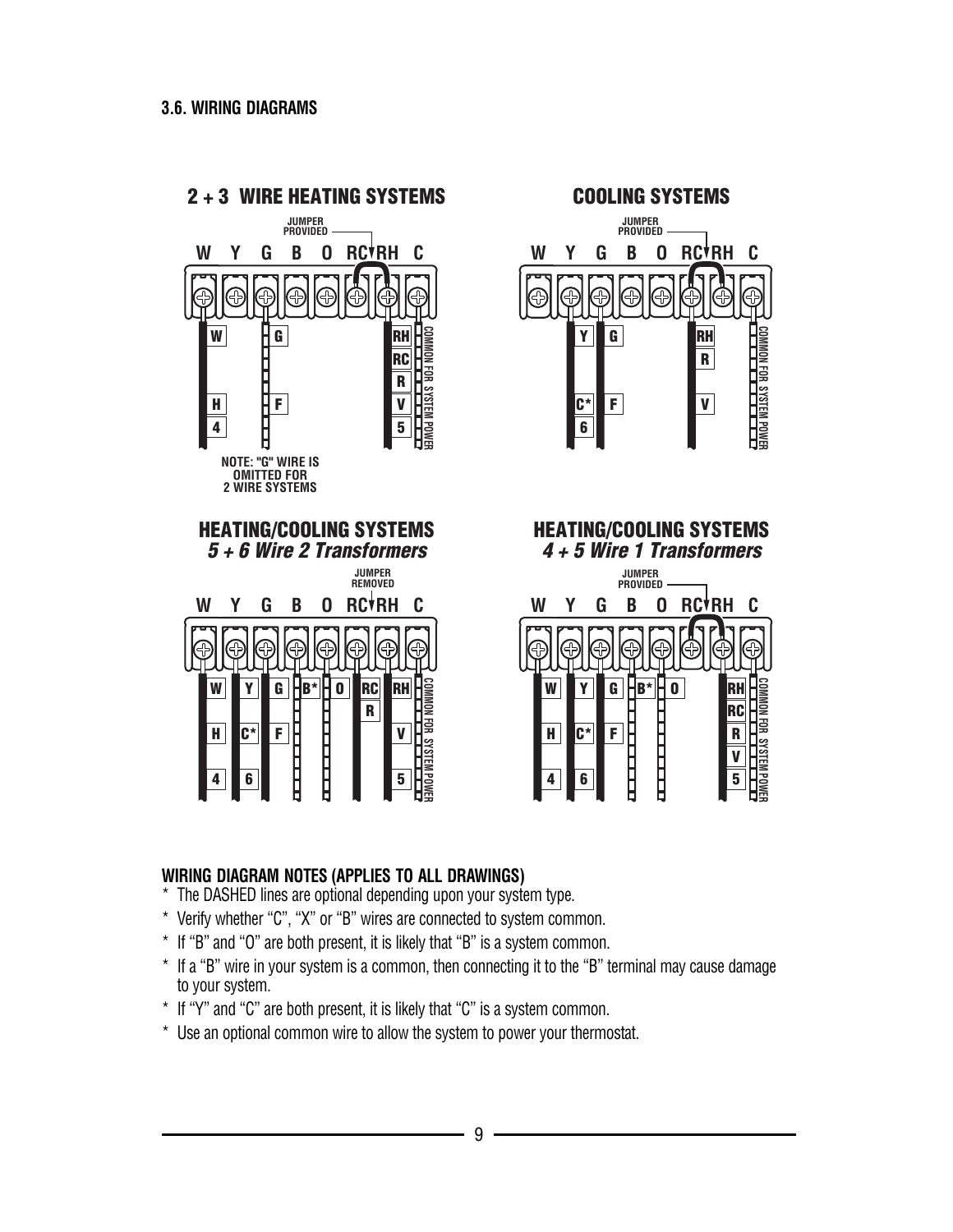





#### **WIRING DIAGRAM NOTES (APPLIES TO ALL DRAWINGS)**

\* The DASHED wires are optional depending on your system type. \* Verify whether "C", "X" or "B" wires are connected to system common.

\* If "B" and "O" are both present, it is likely that "B" is a system common.

\* If a "B" wire in your system is a common, then connecting it to the "B" terminal may cause damage to your system.

\* If "Y" and "C" are both present, it is likely that "C" is a system common.

\* Use an optional common wire to allow the system to power your thermostat.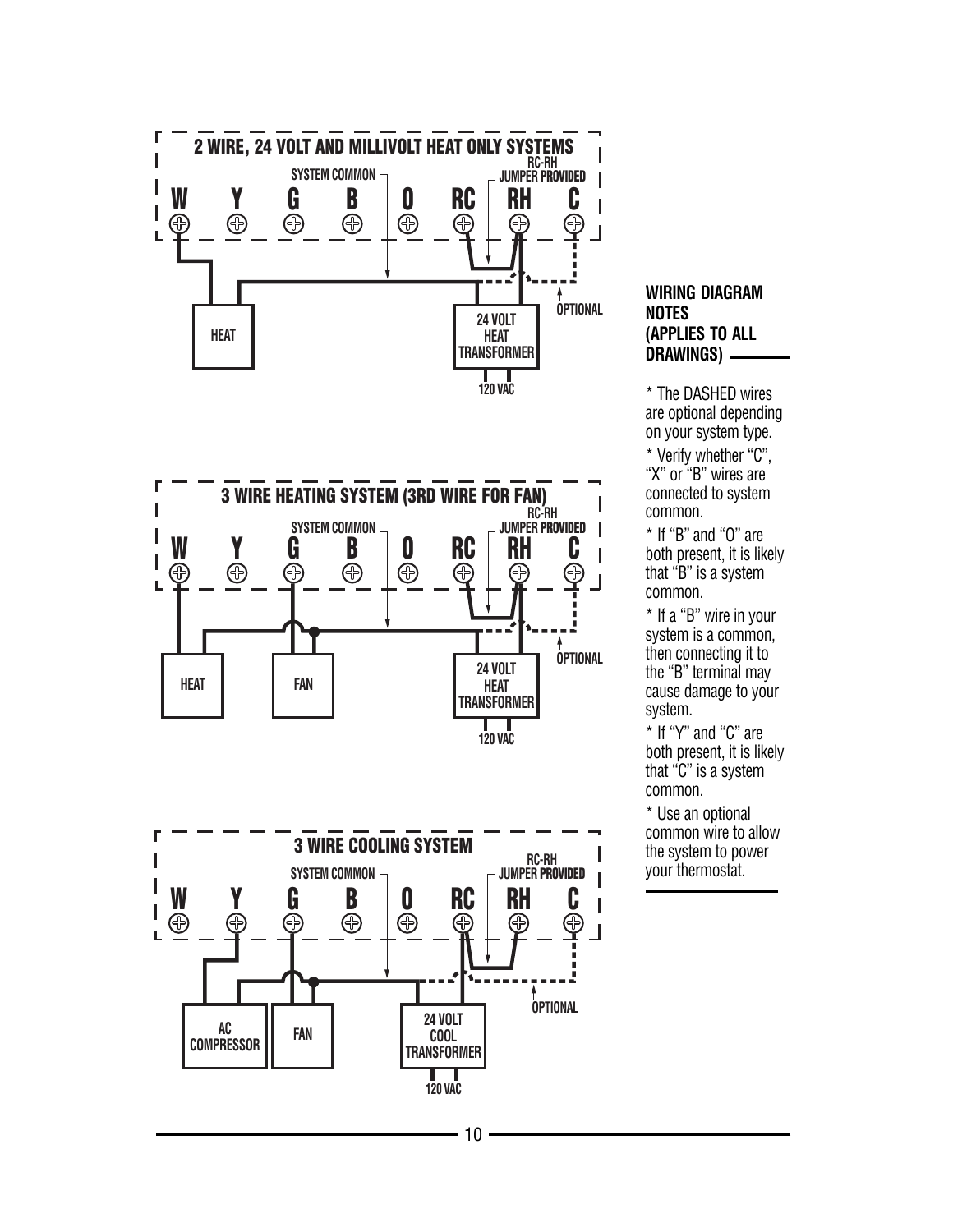